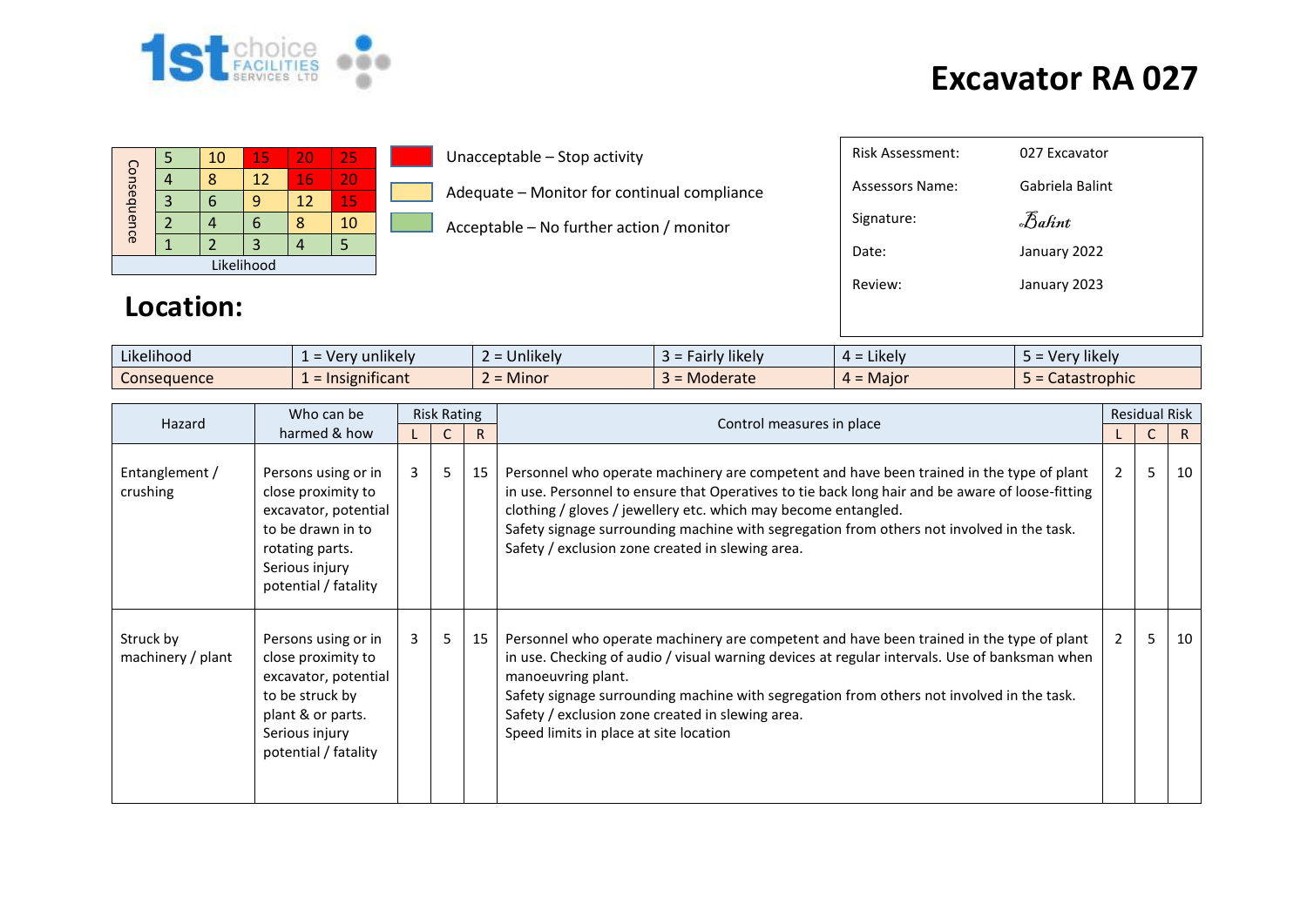

| Hazard                                                                             | Who can be                                                                                                                                                                             | <b>Risk Rating</b> |    |              | Control measures in place                                                                                                                                                                                                                                                                                                                                       | <b>Residual Risk</b> |             |              |
|------------------------------------------------------------------------------------|----------------------------------------------------------------------------------------------------------------------------------------------------------------------------------------|--------------------|----|--------------|-----------------------------------------------------------------------------------------------------------------------------------------------------------------------------------------------------------------------------------------------------------------------------------------------------------------------------------------------------------------|----------------------|-------------|--------------|
|                                                                                    | harmed & how                                                                                                                                                                           |                    | C  | $\mathsf{R}$ |                                                                                                                                                                                                                                                                                                                                                                 |                      | $\mathsf C$ | $\mathsf{R}$ |
| Contact with<br>underground<br>services i.e. gas /<br>electric pipes or<br>cables. | Persons using or in<br>close proximity to<br>excavator, potential<br>to strike<br>underground<br>services resulting in<br>fire or explosion.<br>Serious injury<br>potential / fatality | 3                  | 5  | 15           | Personnel to undertake scanning of ground prior to breaking ground with rescanning at<br>depths not exceeding 300mm. Personnel to consult plans as well as obvious pointers to<br>underground services.<br>Personnel to be conversant with HSG47 Avoiding danger from underground services (HSE)                                                                | $\overline{2}$       | 5           | 10           |
| Contact with<br>overhead<br>structures /<br>services                               | Persons<br>undertaking the<br>task and others<br>who may be<br>affected. Serious<br>injury potential /<br>fatality through<br>contact.                                                 | 3                  | 5. | 15           | Clearance distances to be observed. If doubt exists over service, work is prohibited until<br>approved by a competent person and isolation is proved.<br>Only persons who have had the necessary information, instruction and training in the type of<br>plant used are permitted to operate<br>Use of goal post warning where overhead services are identified | 2                    | 5           | 10           |
| Falling debris                                                                     | All personnel and<br>others, serious<br>injury potential /<br>fatality                                                                                                                 | 3                  | 5. | 15           | Exclusion zone established and cordoned off.<br>Only authorised personnel permitted in work zones.<br>Loads never lifted over persons, lifting corridors established where necessary.<br>All personnel to wear reflective clothing, hard hats and protective footwear in working areas.                                                                         | 2                    | 5           | 10           |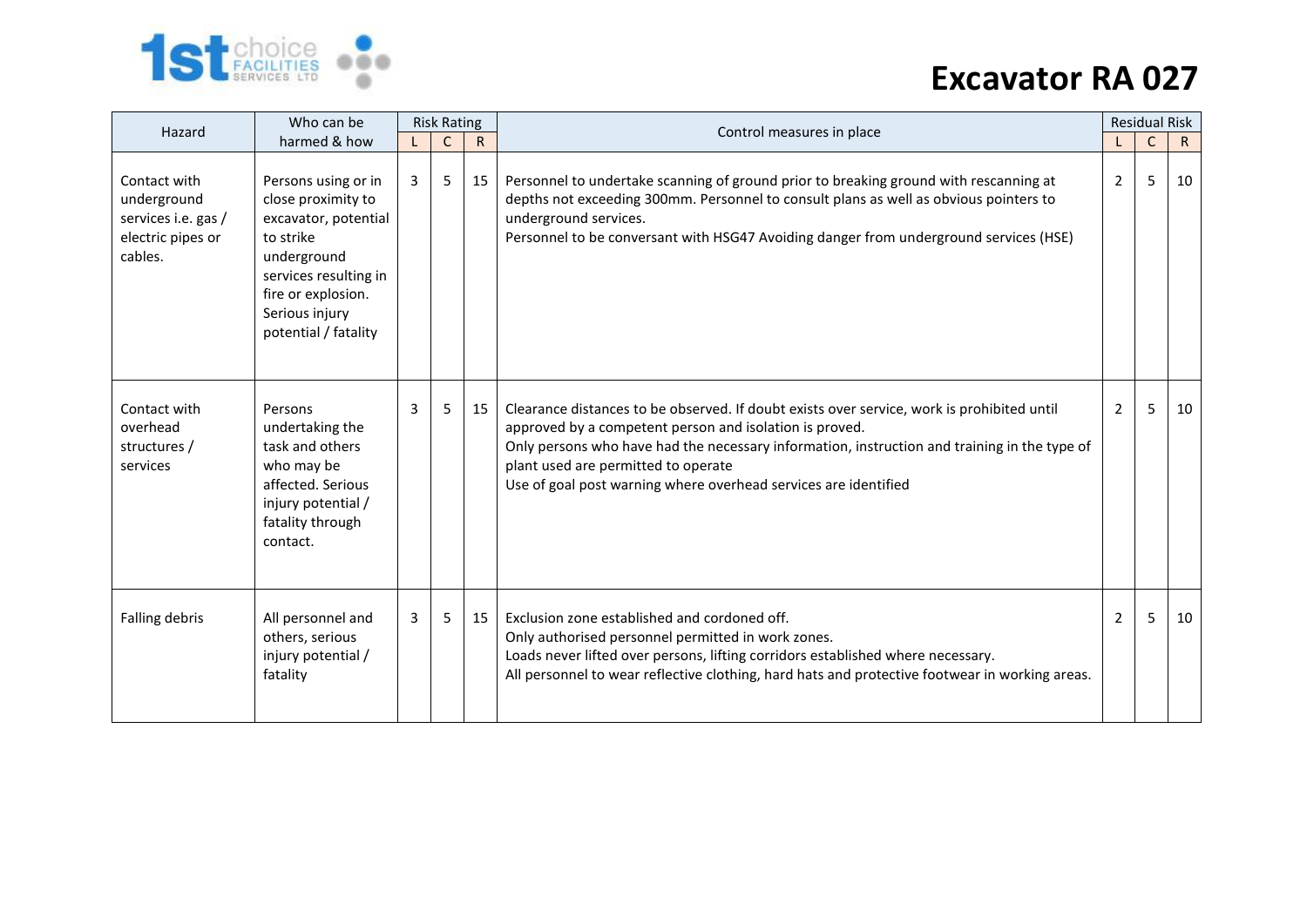

| Excavator tipping /<br>overturning | Persons<br>undertaking the<br>task and others<br>who may be<br>affected. Serious<br>injury potential /<br>fatality through<br>crush / trauma etc | 3 | 5 | 15 | Identification of ground conditions pre use, awareness that ground conditions may change<br>during the course of the task.<br>Only persons who have had the necessary information, instruction and training in the type of<br>plant used are permitted to operate<br>Banksman in place when operating near excavations, use of stop blocks.                   | 1              | 5 | -5 |
|------------------------------------|--------------------------------------------------------------------------------------------------------------------------------------------------|---|---|----|---------------------------------------------------------------------------------------------------------------------------------------------------------------------------------------------------------------------------------------------------------------------------------------------------------------------------------------------------------------|----------------|---|----|
| Refuelling of plant                | Personnel involved<br>in the task,<br>potential for fire,<br>explosion, burns,<br>and skin irritation                                            | 3 | 5 | 15 | Refuelling points planned or use of mobile refuelling facility.<br>Personnel undertaking the refuelling are trained and deemed competent to undertake the<br>task in a safe manner.<br>Fire controls in place e.g. no smoking zone and fire extinguishers in place with signage.<br>COSHH assessment available for fuel<br>PPE in place and the use enforced. | 2              | 5 | 10 |
| Vibration                          | Personnel<br>operating plant,<br>potential for whole<br>body vibration and<br>musculoskeletal<br>injuries                                        | 3 | 4 | 12 | Whole body vibration exposure assessed for type of plant in use.<br>Machine inspection and maintenance regime in place to ensure vibration levels are not<br>increased through faults in the machinery.<br>Task rotation employed where practical<br>Health surveillance in place where applicable.                                                           | 2              |   | 8  |
| Fouling of road<br>surface         | Injuries associated<br>with road traffic<br>accidents to<br>members of the<br>public and others                                                  | 3 | 5 | 15 | Monitor road conditions and arrange for wheel cleaning where necessary<br>Personnel to clear the road at regular intervals ensuring the use of high visibility clothing and<br>protective footwear as a minimum.                                                                                                                                              | $\overline{2}$ | 5 | 10 |